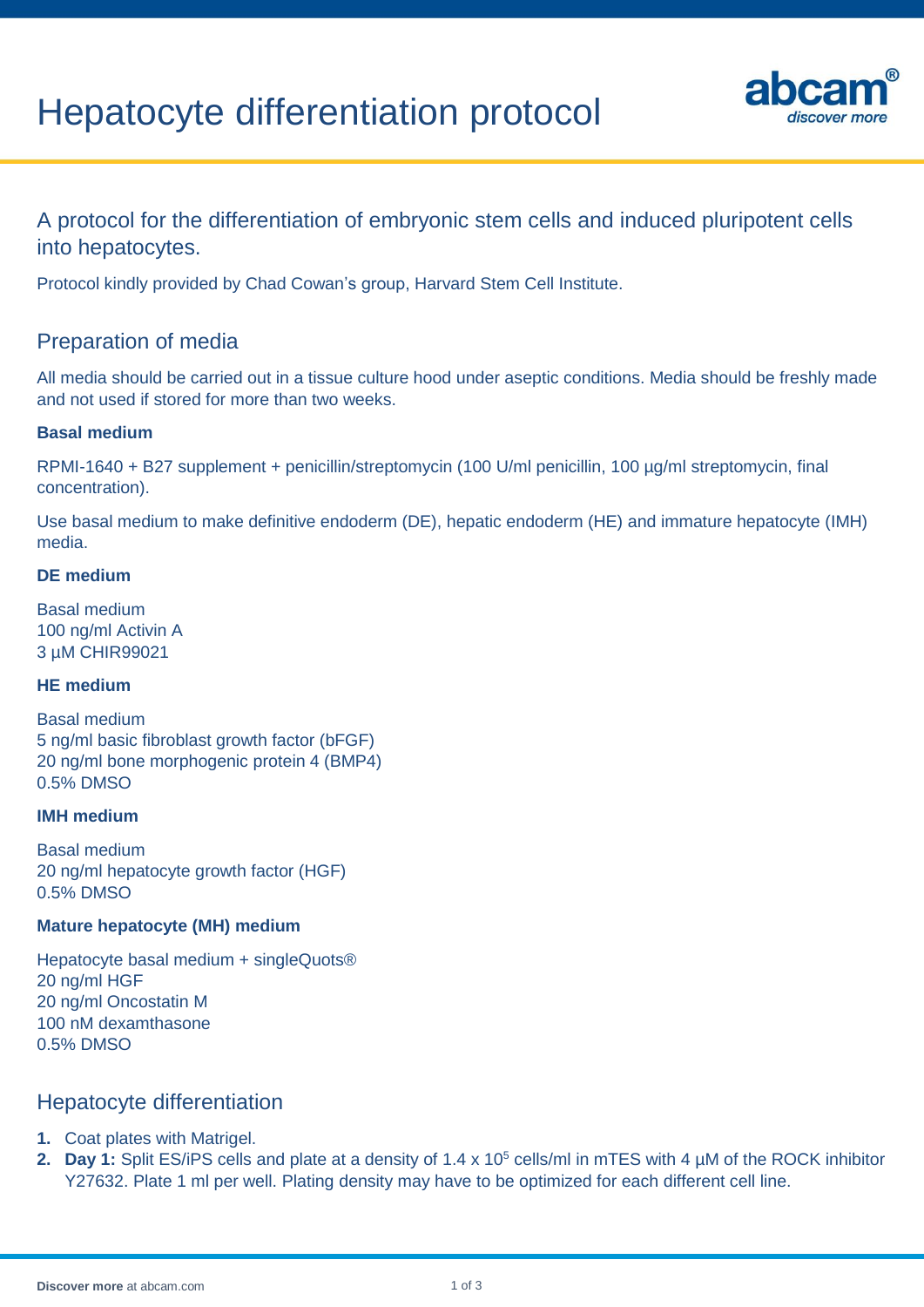- **3. Day 2:** Start treating cells with DE medium. Remove mTESR and replace with 1 ml DE medium per well of the six-well plates.
- **4. Day 3-4:** Change DE medium daily. Cells will become spiky and ES cells should disappear or die off. At the end of this stage, you will have definitive endoderm cells (Figure 1).



*Figure 1. Definitive endoderm cells at Day 4*

- **5. Day 5:** Start treating cells with HE medium for 5 days. Replace DE medium with 1 ml HE medium per well.
- **6. Day 6–9:** Change HE medium daily. At the end of this stage, you will have hepatic endoderm cells (Figure 2).



*Figure 2. Hepatic endoderm cells after treatment with HE medium*

- **7. Day 10:** Start treating cells with IMH for 5 days. Replace HE medium with 1 ml IMH medium per well.
- **8. Day 11–14:** Change IMH medium daily. At the end of this stage you will have immature hepatocyte-like cells (Figure 3).